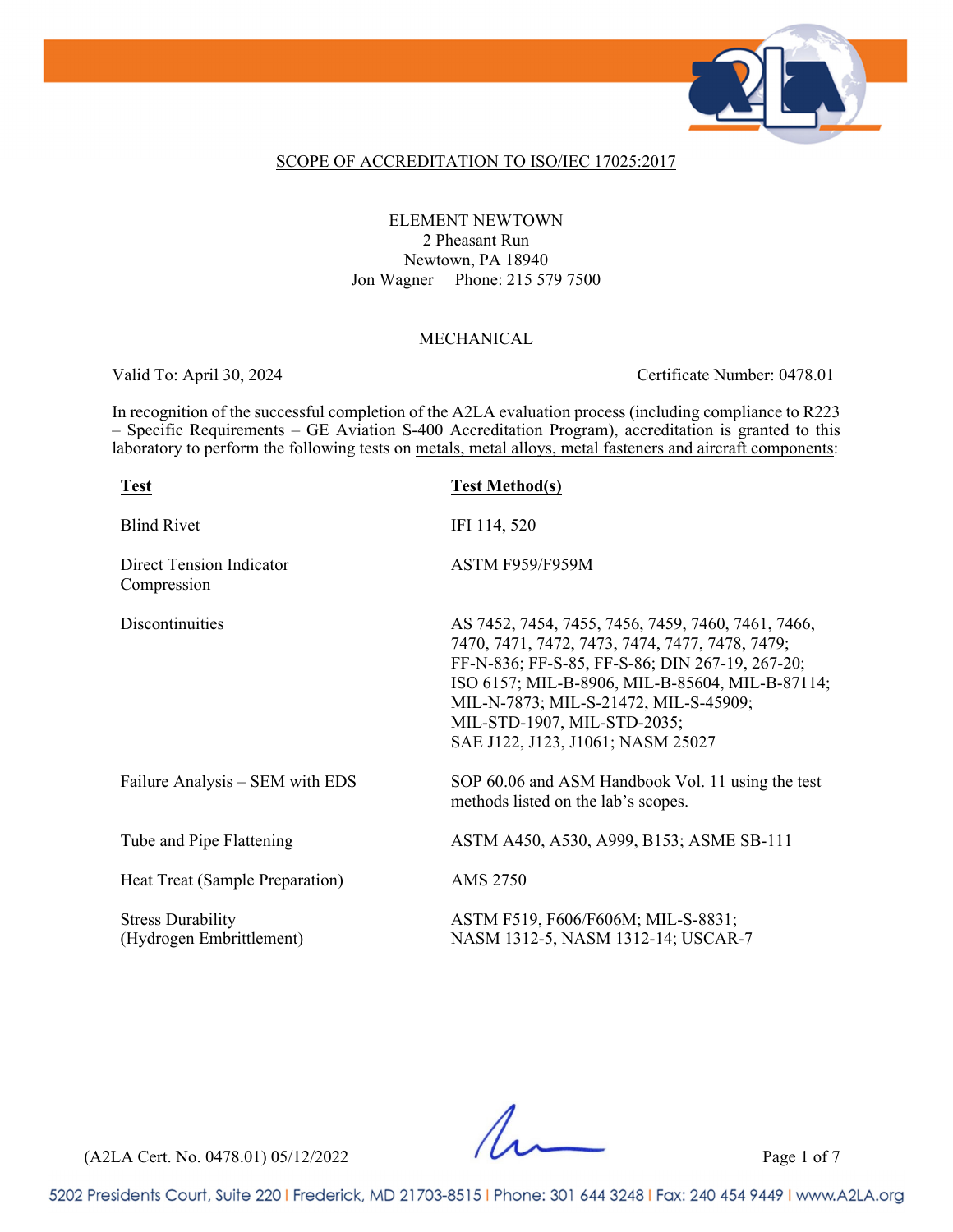### **Test Test Method(s)**

| <b>Stress Rupture</b>                                                                                                                                         | ASTM E139, E292; NASM 1312-10                                                                                                                                                          |  |
|---------------------------------------------------------------------------------------------------------------------------------------------------------------|----------------------------------------------------------------------------------------------------------------------------------------------------------------------------------------|--|
| <b>Washer Tests</b><br>(Twist, Temper, Pressure, Free Height,<br>Interlinking, Hydrogen Embrittlement,<br>Compressive Load, Permanent Load,<br>Permanent Set) | ASME B18.21.1; DIN 267-26, 6799; FF-W-84A,<br>FF-W-92, FF-W-100; MIL-W-12133; SAE J238, J773                                                                                           |  |
| Weld Procedure / Welder<br><b>Qualification Testing</b>                                                                                                       | Using the tensile, bend, hardness, and macroetch<br>methods listed in this document in accordance with:<br>ASME Sec. IX.; AWS D1.1-D1.5;<br>T9074-AQ-GIB-010/248                       |  |
| <b>Coating Quality Tests</b>                                                                                                                                  |                                                                                                                                                                                        |  |
| Adhesion                                                                                                                                                      | AMS 2400, 2416H, 2411E; AMS QQ P-416F;<br>ASTM B571 (Sec. 4, 5, 8, 9, 13); GM9071P (2002) <sup>1</sup> ,<br>GM9102P $(2010)^1$ , GM9506P $(1988)^1$ ;<br>GMW14829, GMW15282; SAE J207  |  |
| Coating Weight                                                                                                                                                | ASTM A90, B137; MIL-DTL-16232g (Sec. 4.7.2)                                                                                                                                            |  |
| Ductility                                                                                                                                                     |                                                                                                                                                                                        |  |
| Bend                                                                                                                                                          | ASTM E190, E290; FF-S-92; GM4473P,<br>GM4482P (1988) <sup>1</sup> ; IFI 112, 113; NASM 6812, A370                                                                                      |  |
| Full-Size Eyebolts (Bend Test)                                                                                                                                | <b>ASTM A489, F541</b>                                                                                                                                                                 |  |
| Hardness                                                                                                                                                      |                                                                                                                                                                                        |  |
| Rockwell $(A, B, C, E, F, N, T)$                                                                                                                              | ASTM E18, F606/F606M; DIN 267-4; Ford ESS-<br>M1A160-A; GM455M (Sec. 5.1) (1989) <sup>1</sup> , GM500M<br>(Sec. 5.1, 5.2) $(2010)^1$ ; ISO 898-1, 898-2, 898-5;<br><b>NASM 1312-6</b>  |  |
|                                                                                                                                                               | Material Specifications <sup>2</sup> :<br>GM 255M (2011) <sup>1</sup> , GM260M (1989) <sup>1</sup> , GM275M<br>$(1987)^1$ , GM280M $(1989)^1$ , GM300M $(1989)^1$ ,<br><b>SAE J429</b> |  |
| Microhardness<br>Knoop (100, 200, 500) gf<br>Vickers (100, 200, 500, 1000) gf                                                                                 | ASTM E384; NASM 1312-6<br>ASTM E384; NASM 1312-6                                                                                                                                       |  |
| Metallographic Evaluation                                                                                                                                     |                                                                                                                                                                                        |  |
| Preparation                                                                                                                                                   | <b>ASTM E3</b>                                                                                                                                                                         |  |
| Alpha Case                                                                                                                                                    | AMS 2380; PWA E142; GE Photographic Standards                                                                                                                                          |  |
|                                                                                                                                                               |                                                                                                                                                                                        |  |

 $(A2LA$  Cert. No. 0478.01) 05/12/2022 Page 2 of 7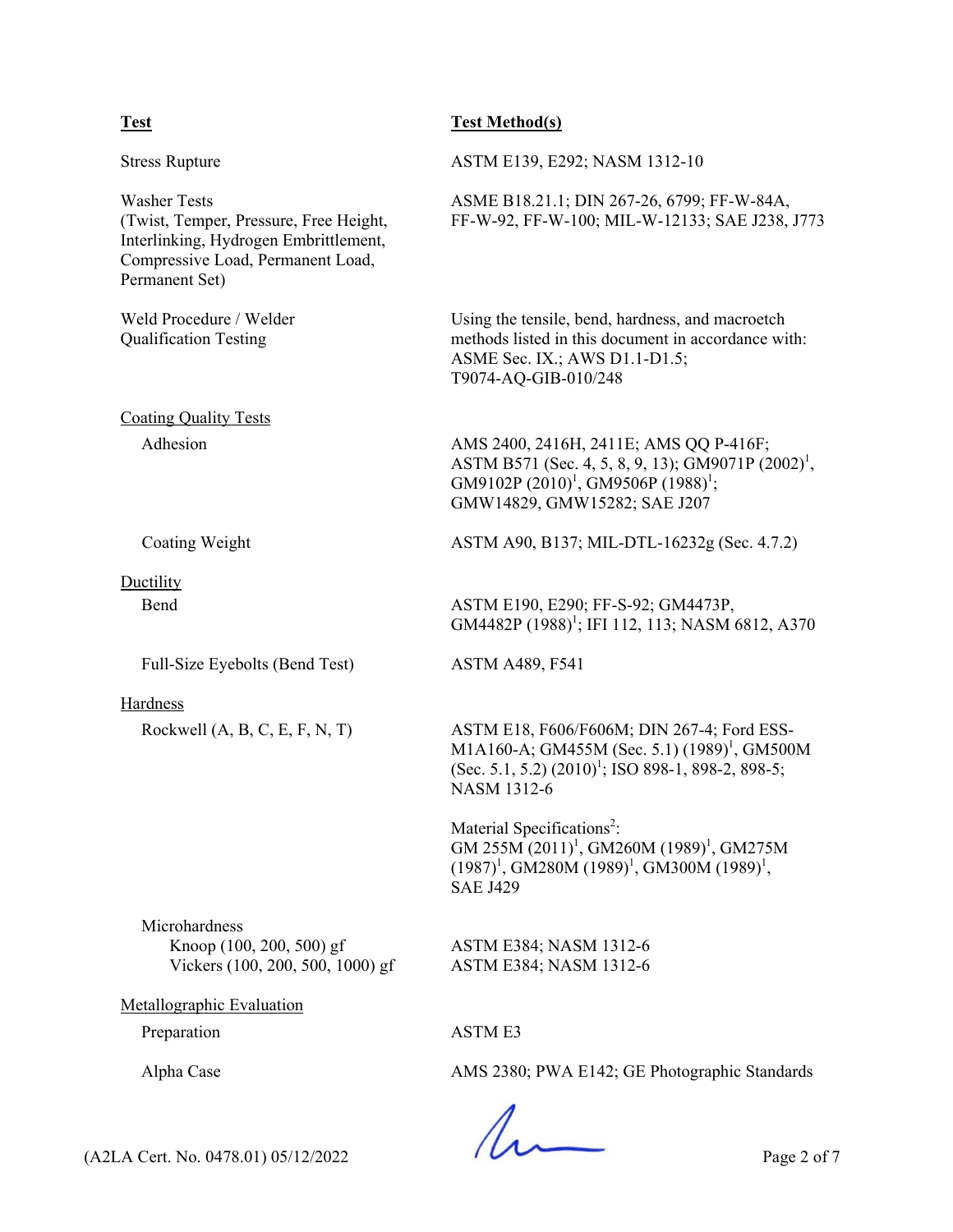### **Test Test Method(s)**

| Metallographic Evaluation (cont'd)                                              |                                                                                                                                 |  |
|---------------------------------------------------------------------------------|---------------------------------------------------------------------------------------------------------------------------------|--|
| Banding / Orientation of<br>Microstructures                                     | ASTM E930, E1181, E1268                                                                                                         |  |
| Case Depth (Carburization)                                                      | <b>ASTM E384; SAE J423</b>                                                                                                      |  |
| Corrosion Resistance (IGA)                                                      | ASTM A262 (Practice A, E); GE E50YP11; PWA E50                                                                                  |  |
| Delta Ferrite                                                                   | AMS 2315; ASTM E562                                                                                                             |  |
| Depth of Decarburization                                                        | ASTM E1077, F835, F912; FF-S-85C;<br>GM6104M (Sec. 4) (2011) <sup>1</sup> ; ISO 898-1, 898-5;<br>SAE J121 $(2013)^1$            |  |
| Determining Volume Fraction                                                     | ASTM E562                                                                                                                       |  |
| Discontinuities                                                                 | GM6102M (Sec. 4) (2011) <sup>1</sup> ; SAE J122, J123                                                                           |  |
| Grain Size                                                                      | <b>ASTM E112, E1181</b>                                                                                                         |  |
| <b>Graphite Rating</b>                                                          | ASTM A247                                                                                                                       |  |
| <b>Inclusion Content</b>                                                        | ASTM E45 (Method A, D); SAE J422                                                                                                |  |
| Macroetch / Microetch                                                           | <b>ASTM E340, E407</b>                                                                                                          |  |
| <b>Macroetch Evaluation</b>                                                     | <b>ASTM A604, E381</b>                                                                                                          |  |
| <b>Magnetic Permeability</b>                                                    | ASTM A342; MIL-I-17214                                                                                                          |  |
| <b>Plating Thickness</b>                                                        | ASTM B487; NASM 1312-12                                                                                                         |  |
| Salt Spray                                                                      | ASTM B117, D1654; NASM 1312-1                                                                                                   |  |
| Nondestructive <sup>3</sup>                                                     |                                                                                                                                 |  |
| Liquid Penetrant<br>Fluorescent Water Washable<br>Fluorescent Post Emulsifiable | AMS 2645, 2646, 2647; ASME Sec. III, V;<br>ASTM E165, E1417, E1418; MIL-STD-6866;<br>SAE J426; T9074-AS-GIB-010/271             |  |
| Magnetic Particle<br><b>Bench Fluorescent</b><br>Yoke Dry Powder                | AMS 2640; ASME Sec. III, V; ASTM A275, E709,<br>E1444; MIL-I-6868, MIL-STD-1949, MIL-STD-271;<br>SAE J420; T9024-25-GIB-010/271 |  |
| Proof Load                                                                      |                                                                                                                                 |  |
| Cone Strip Proof Load                                                           | ASTM A194/A194M, F606/F606M, F812/F812M;<br><b>SAE J122</b>                                                                     |  |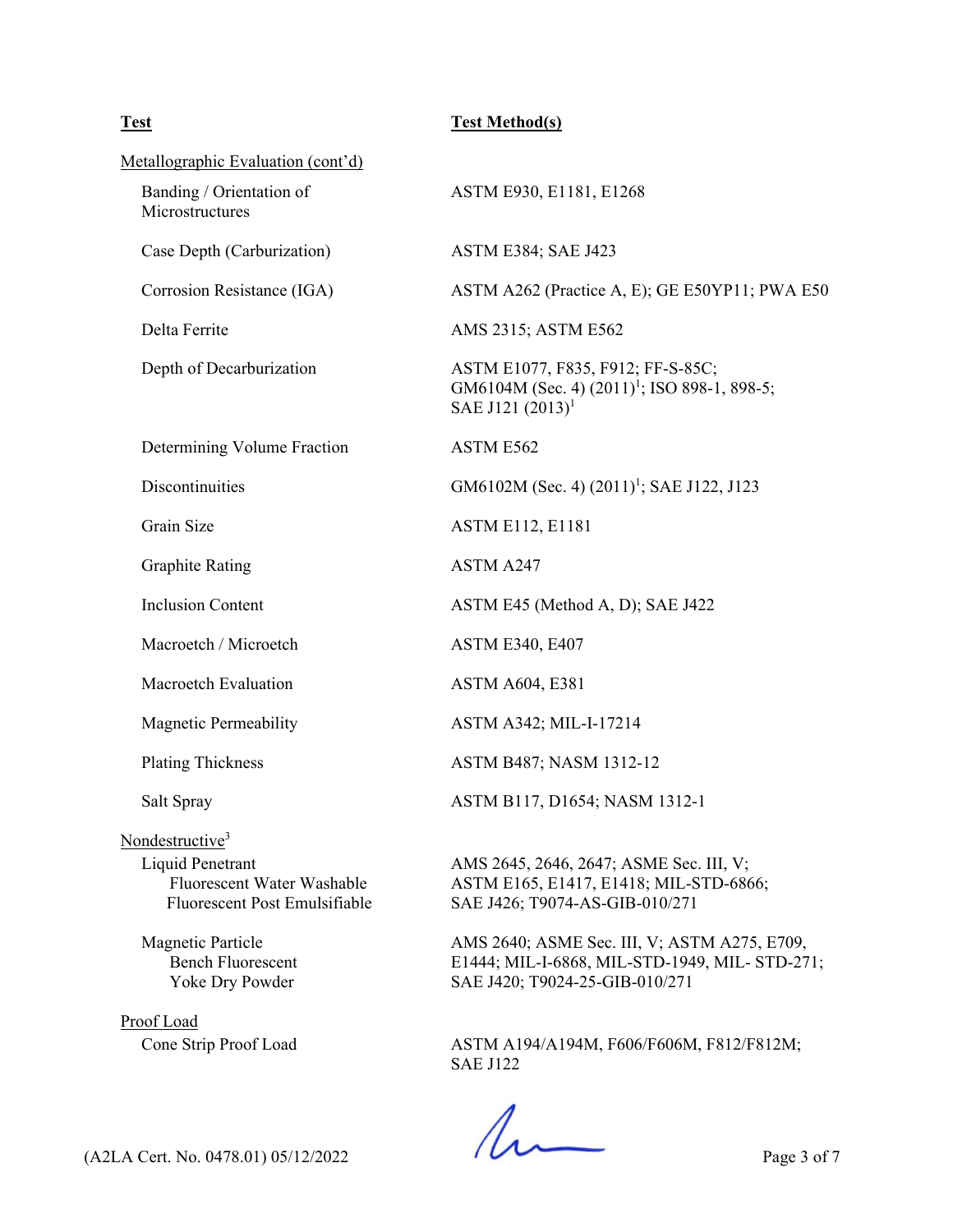| <b>Test</b>                                             | <b>Test Method(s)</b>                                                                                                                                                                              |  |
|---------------------------------------------------------|----------------------------------------------------------------------------------------------------------------------------------------------------------------------------------------------------|--|
| Proof Load (cont'd)<br><b>External Threads</b>          | ANSI B18.16.1M; ASTM A370, F606/F606M;<br>GM455M (Sec. 5.2) $(1989)^1$ , GM500M (Sec. 5.3)<br>$(2010)^1$ ; ISO 898-1, 898-5; SAE J1216                                                             |  |
|                                                         | Material Specifications <sup>2</sup> :<br>$GM255M(2011)^1$ , GM275M $(1987)^1$ , GM280M $(1989)^1$ ,<br>GM290M (1989) <sup>1</sup> , GM300M (1989) <sup>1</sup> ; SAE J429                         |  |
| Full-Size Eyebolts                                      | <b>ASTM A489, F541</b>                                                                                                                                                                             |  |
| <b>Internal Threads</b>                                 | ASTM A370, F606/F606M; DIN 267-4;<br>GM510M (Sec. 6.1) $(2011)^1$ ; IFI 100/107;<br>ISO 898-2; SAE J995, J1965                                                                                     |  |
|                                                         | Material Specifications <sup>2</sup> :<br>GM284M (2011) <sup>1</sup> , GM286M (2000) <sup>1</sup> , GM301M (1989) <sup>1</sup> ,<br>GM305M (1989) <sup>1</sup> , GM456M (1989) <sup>1</sup>        |  |
| Shear                                                   |                                                                                                                                                                                                    |  |
| Double                                                  | ANSI/ASME B18.8.2; AS 7207; ASTM B565; IFI 135;<br>MIL-P-10961, MIL-R-5674; NASM 1312-13; SAE J496                                                                                                 |  |
| Single                                                  | ASTM F606/F606M; NASM 1312-20                                                                                                                                                                      |  |
| <b>Tapping Screws</b>                                   |                                                                                                                                                                                                    |  |
| Ductility                                               | Ford ESS-M1A160A; SAE J78                                                                                                                                                                          |  |
| Hydrogen Embrittlement                                  | ANSI/ASME B18.6.4, B18.6.5.M;<br>GM6010M (Sec 4.7) $(2011)^1$ , GM6170M (Sec. 4.8)<br>$(2011)^1$ , GM6171M (Sec. 4.8) $(2011)^1$ ,<br>GM6172M (Sec. 4.8) (2011) <sup>1</sup> ; SAE J78, J81, J1237 |  |
| Tensile                                                 |                                                                                                                                                                                                    |  |
| Breaking Strength of Full-size<br>Eyebolt               | <b>ASTM A489, 541</b>                                                                                                                                                                              |  |
| <b>Elevated Temperature</b><br>(up to $2000^{\circ}$ F) | ASTM E21 (Sec 10.2); NASM 1312-18 (Sec. 5.1.1.2)                                                                                                                                                   |  |
| Fastener<br>Axial                                       | ASTM A370, F541, F606/F606M; DIN 275-11;<br>GM455M (Sec. 5.3) $(1989)^1$ ,<br>GM500M (Sec. 5.4) (2010) <sup>1</sup> , GM6171M (Sec. 4.4);<br>ISO 898-1; NASM 1312-8                                |  |

 $(122A \text{ Cert. No. 0478.01}) 05/12/2022$  Page 4 of 7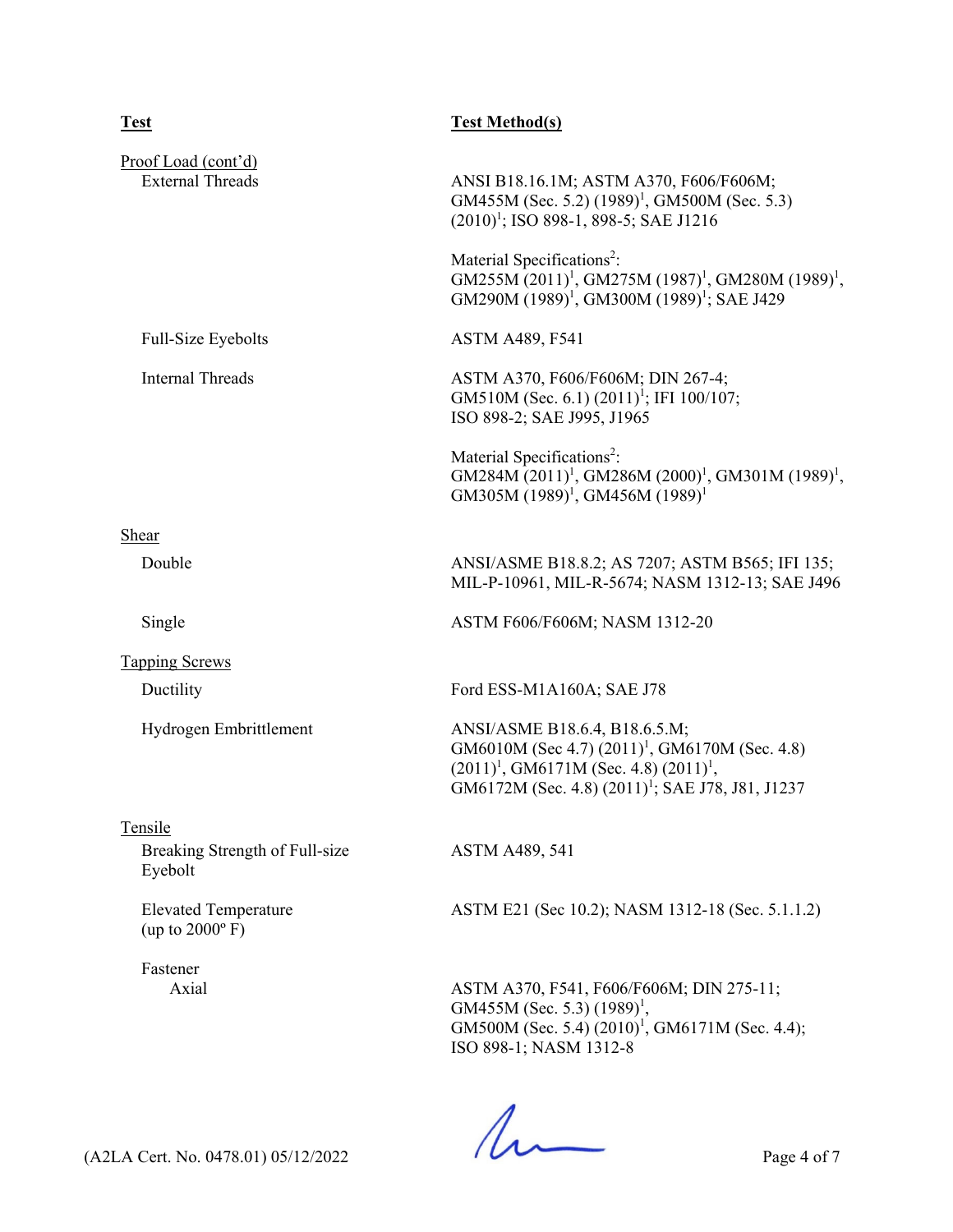| Test                                                                 | <b>Test Method(s)</b>                                                                                                                                                        |
|----------------------------------------------------------------------|------------------------------------------------------------------------------------------------------------------------------------------------------------------------------|
| Fastener (cont'd)<br>Axial (cont'd)                                  | Material Specifications <sup>2</sup> :<br>GM 255M (2011) <sup>1</sup> , GM275M (1987) <sup>1</sup> , GM280M<br>$(1989)^1$ , GM290M $(1989)^1$ , GM300M $(1989)^1$ ; SAE J429 |
| Wedge                                                                | ASTM A370, F606/F606M; GM455M (Sec. 5.4) (1989) <sup>1</sup> ,<br>GM500M (Sec. 5.5) (2010) <sup>1</sup> ; ISO 898-1, 898-5                                                   |
|                                                                      | Material Specifications <sup>2</sup> :<br>GM 255M (2011) <sup>1</sup> , GM275M (1987) <sup>1</sup> , GM280M<br>$(1989)^1$ , GM290M $(1989)^1$ , GM300M $(1989)^1$ ; SAE J429 |
| <b>Full-Size Extension Test</b>                                      | ASTM F837/F837M, F879/F879M; DIN 267-11;<br>ISO 3506                                                                                                                         |
| Machined Specimen Tensile (Yield,<br>Elongation & Reduction of Area) | ASTM A370, E8/E8M, F606/F606M;<br>GM500M (Sec. 5.6) $(2010)^1$                                                                                                               |
| T <u>orque</u>                                                       |                                                                                                                                                                              |
| Prevailing Torque                                                    | ANSI/ASME B18.16.1M; DIN 267-15; GM9092P;<br>IFI 100/107, 101, 124, 125; ISO 898-5; MIL-N-45913                                                                              |
| Torque                                                               | DIN 267-11; ISO 3506; SAE J1237; NASM 1312-31;<br>FORD ES M1A160A                                                                                                            |
| Torque Tension                                                       | IFI 101; NASM 1312-15; SAE J174, J1965                                                                                                                                       |
|                                                                      |                                                                                                                                                                              |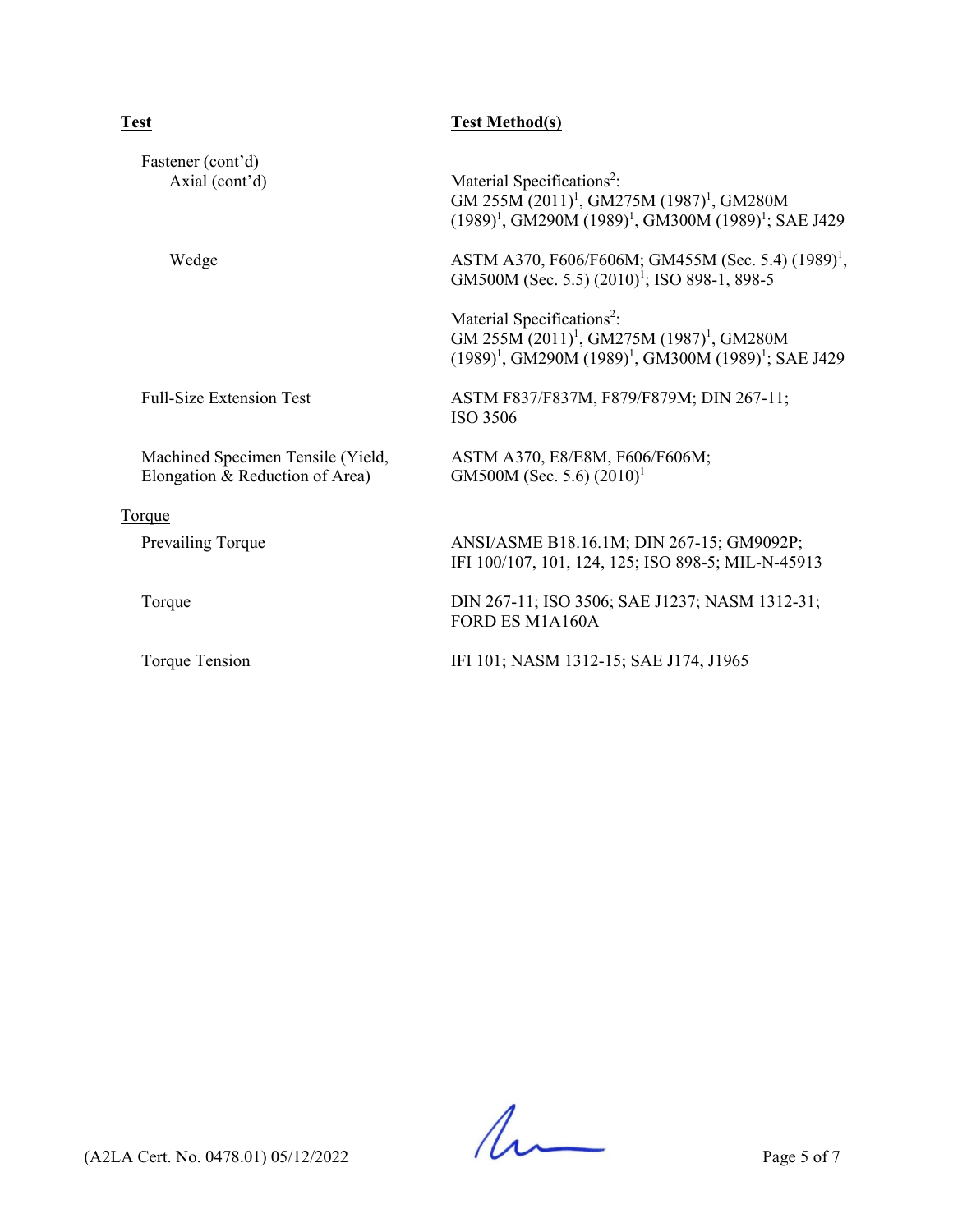## I. Dimensional Testing<sup>4</sup>

| Parameter                         | Range                          | $CMC5(\pm)$                | Comments                                                                                    |
|-----------------------------------|--------------------------------|----------------------------|---------------------------------------------------------------------------------------------|
| <b>External Thread</b><br>Gauging |                                |                            | ANSI/ASME B1.2, B1.3 (system<br>21, 22); FED-STD-H28-20A; MIL-<br>S-7742;<br><b>IFI 138</b> |
|                                   | #4 to 1.5 in                   | N/A                        | Go/No Go ring gauge                                                                         |
| <b>Internal Thread</b><br>Gauging |                                |                            | ANSI/ASME B1.2, B1.3 (system<br>21); FED-STD-H28-20A; MIL-S-<br>7742                        |
|                                   | #10 to 1 in                    | N/A                        | Go/No Go thread plug gauge                                                                  |
| $Length -$                        |                                |                            |                                                                                             |
| (1D)                              | Up to $12$ in                  | $0.0012$ in                | Calipers / MIL-STD-120                                                                      |
| (1D)                              | Up to $1$ in                   | $0.0019$ in                | Micrometers / MIL-STD-120                                                                   |
| (2D)                              | Up to $6$ in                   | $0.00011$ in               | Optical comparator / MIL-STD-120                                                            |
| Radii                             | Up to $6$ in                   | $0.0014$ in                | Optical comparator / MIL-STD-120                                                            |
| Angles                            | Up to $360^\circ$              | $0.04^\circ$               | Optical comparator / MIL-STD-120                                                            |
| Head Height                       | Up to $1.3$ in                 | $0.0006$ in                | Digital indicator / MIL-STD-120                                                             |
| Depths                            | Up to $1$ in<br>Up to $1.3$ in | $0.0014$ in<br>$0.0006$ in | Depth micrometer / MIL-STD-120<br>Digital indicator / MIL-STD-120                           |

 $(122A$  Cert. No. 0478.01) 05/12/2022 Page 6 of 7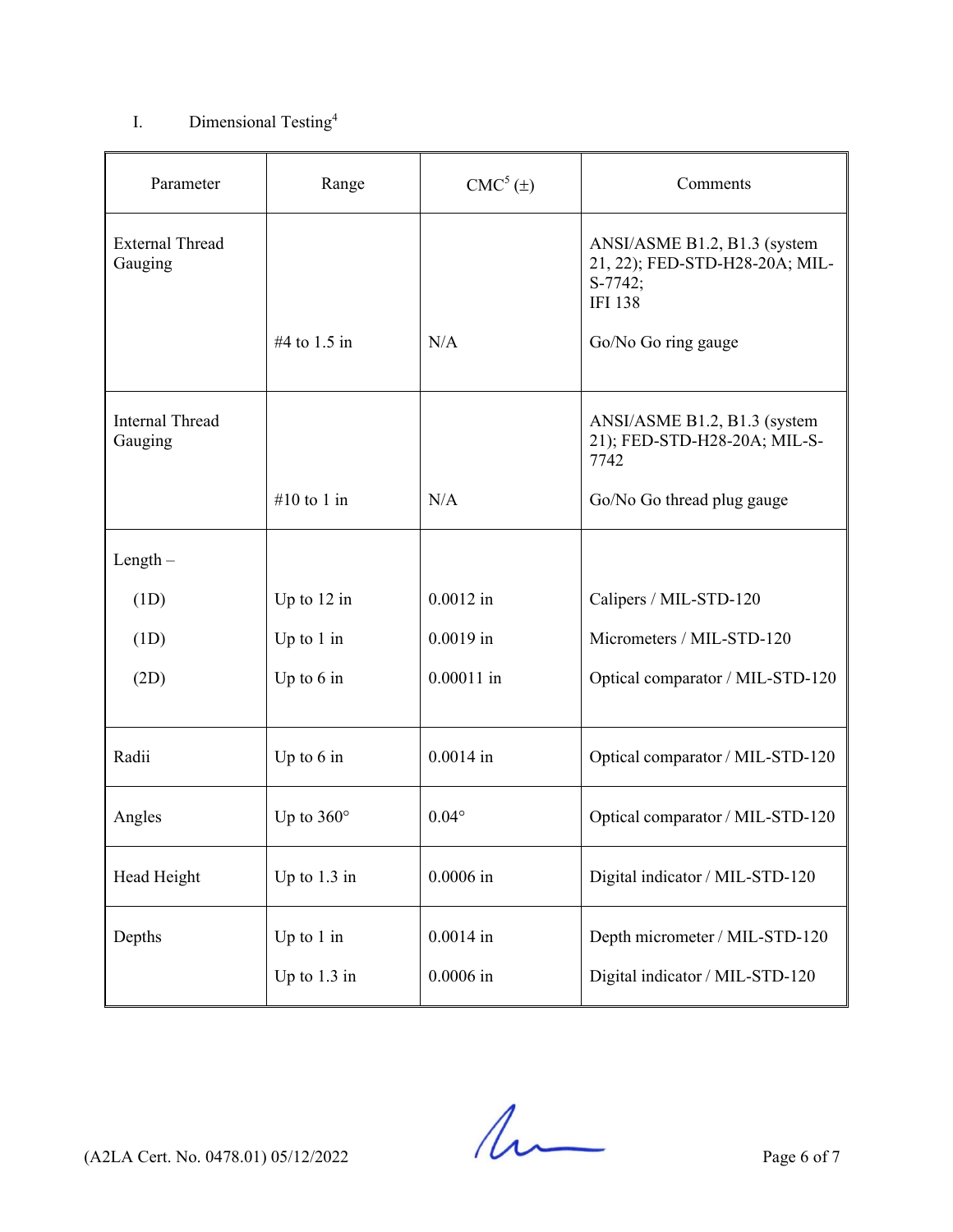$1$  This laboratory's scope contains withdrawn or superseded methods. As a clarifier, this indicates that the applicable method itself has been withdrawn or is now considered "historical" and not that the laboratory's accreditation for the method has been withdrawn.

 $2$ This material specification is not an accredited test and the inclusion of this material specification on this Scope does not confer laboratory accreditation to the material specification nor does it confer accreditation for the method(s) embedded within the specification. The accredited test methods listed on this scope are used in determining compliance with this material specification.

<sup>3</sup> This laboratory performs field testing activities for these tests.

<sup>4</sup> This laboratory offers commercial dimensional testing service only. These tests are not equivalent to that of a calibration.

 $<sup>5</sup>$  Calibration and Measurement Capability (CMC) is the smallest uncertainty of measurement that a</sup> laboratory can achieve within its scope of accreditation when performing more or less routine measurements of nearly ideal measurement standards or nearly ideal measuring equipment. Calibration and Measurement Capabilities represent expanded uncertainties expressed at approximately the 95 % level of confidence, usually using a coverage factor of  $k = 2$ . The actual measurement uncertainty of a specific measurement performed by the laboratory may be greater than the CMC due to the behavior of the customer's device and to influences from the circumstances of the specific measurement.